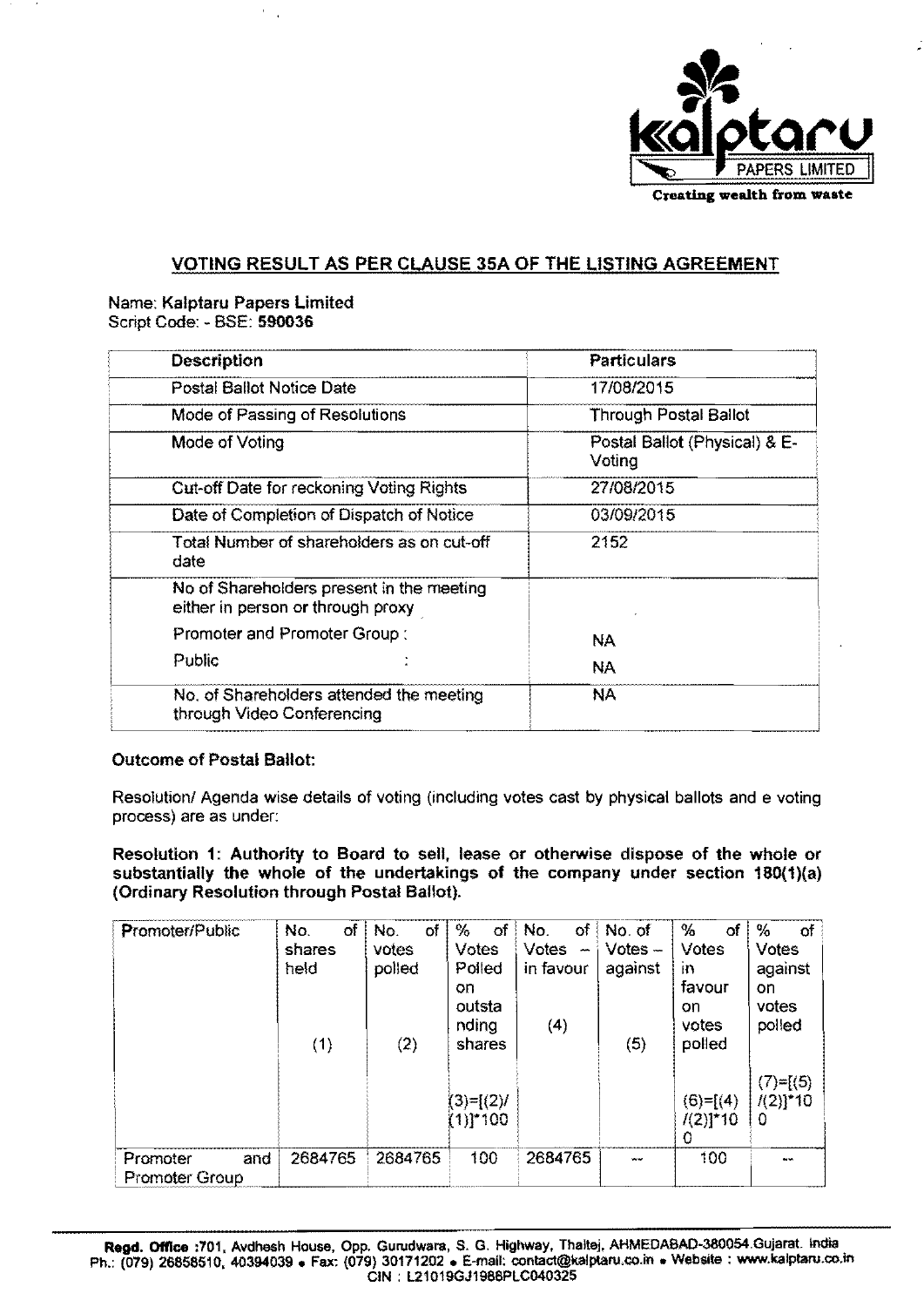

| Public<br>Institutional holders | <b>SECTION</b> | $-1$    | $- -$ | $\overline{\phantom{a}}$ | 444.000 | الموهب | <b>Service</b> |
|---------------------------------|----------------|---------|-------|--------------------------|---------|--------|----------------|
| Public-Others                   | 1783355        | 82234   | 4.61  | 81487                    | 747     | 99.99  | 0.91           |
| $\mathsf{r}_{\mathsf{otal}}$    | 4468120        | 2766999 | 61.93 | 2766252                  | 747     | 99.97  | ก กว           |

The aforesaid resolution was passed with requisite majority.

Please take the same on record and acknowledge.

Thanking you,

Yours faithfully,

For, Kalptaru Papers Limited

Jai Kishai Chairman DIN - 00148067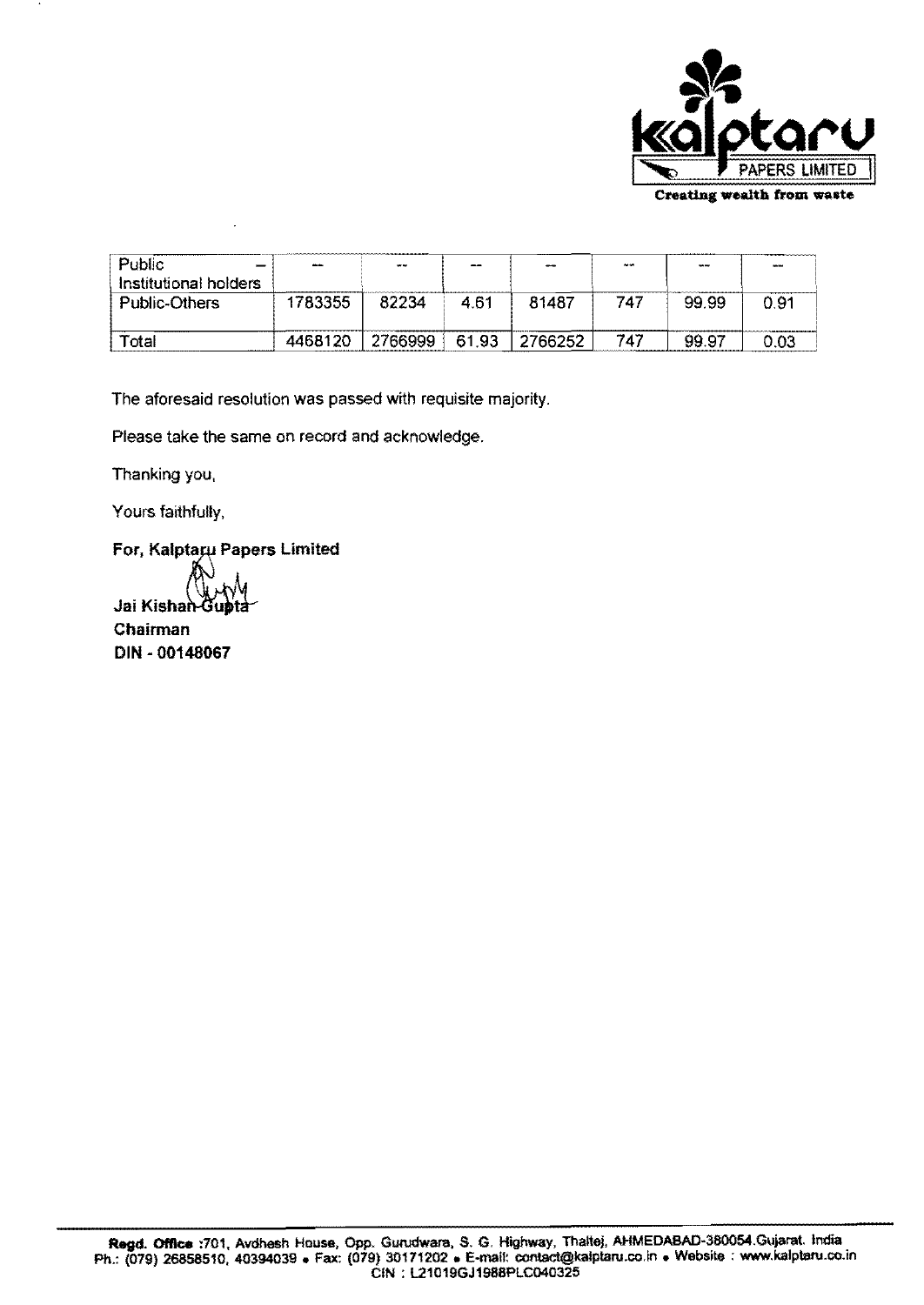

F- 904, Titanium City Centre, 100 ft. Anand Nagar Road,<br>Near Indian Oil Petrol Pump, Satellite, Ahmedabad - 380015<br>(0) 079-26934123 Mobile : 09327002122<br>E-mail · csashokppathak@gmail.com (0) 079-26934123 Mobile: 09327002122 E-mail ·csashokppathak@gmail.com

## SCRUTINIZER'S REPORT

{Pursuant to Section 108 and 110 of the Companies Act, 2013 read with Rule 20 of the Companies (Management and Administration) Amendment Rules, 2015 and Rule 22 of the Companies (Management and Administration) Rules, 20141

To,

The Chairperson, Kalptaru Papers Limited, Ahmedabad,

## RE; REPORT ON RESOLUTION THROUGH POSTAL BALLOT

#### Dear Sir,

Pursuant to the resolution passed by the Board of Directors of Kalptaru Papers Limited (hereinafter referred to as "the Company") on  $17<sup>th</sup>$  August, 2015, we have been appointed as a scrutinizer to receive, process and scrutinize the postal ballot papers in respect of the special resolutions as circulated in the Postal Ballot Notice dated 17<sup>th</sup> August, 2015.

To enable wider participation of shareholders, pursuant to the provisions of Section 108 of the Companies Act, 2013 and the Rules framed thereunder vide Companies (Management and Administration) Rules, 2014 and pursuant to SEBI's Circular No. CIR/CFD/DIL/6/2012, dated July 13, 2012 as amended by its Circular No. CIR/CFD/POLICYCELL/2/2014 dated April 17, 2014, listed companies listed on National Stock Exchange of India Limited (NSE) and Bombay Stock Exchange Limited (BSE), are required to provide e-voting facility to their shareholders on all shareholder resolutions to be passed at the general meetings or through Postal Ballot. Since the company falls within the requirements as specified in the Companies Act, 2013 and the above mentioned circular of SEBI, e-voting which has been made applicable, the company has provided for the same.

The Company accordingly has made arrangements with the system provider Central Depository Services Limited (CDSL) for providing a system of recording votes of the Shareholders electronically through e-voting. The company has also accordingly made arrangements through its Registrar and Transfer Agent, Link Intime India Private Limited (herein after referred as "RTA") to set up the e-voting facility on the CDSL e-voting Website https://www.evotingindia.com.

The Company through RTA has also uploaded the resolution/s in which e-voting is required and for generating Electronic Voting Sequence Number (EVSN) by the system provider. All necessary formalities in compliance with the requirements specified by CDSL, the system provider, has been done by the company through its RTA Necessary instructions in this regard to be followed by the shareholders have also been duly mentioned in the Postal Ballot Notice dated 17<sup>th</sup> August, 2015 sent to the shareholders by courier/post and by way of email. The dated 17<sup>th</sup> August, 2015 sent to the shareholders by courier/post and by way of email. The

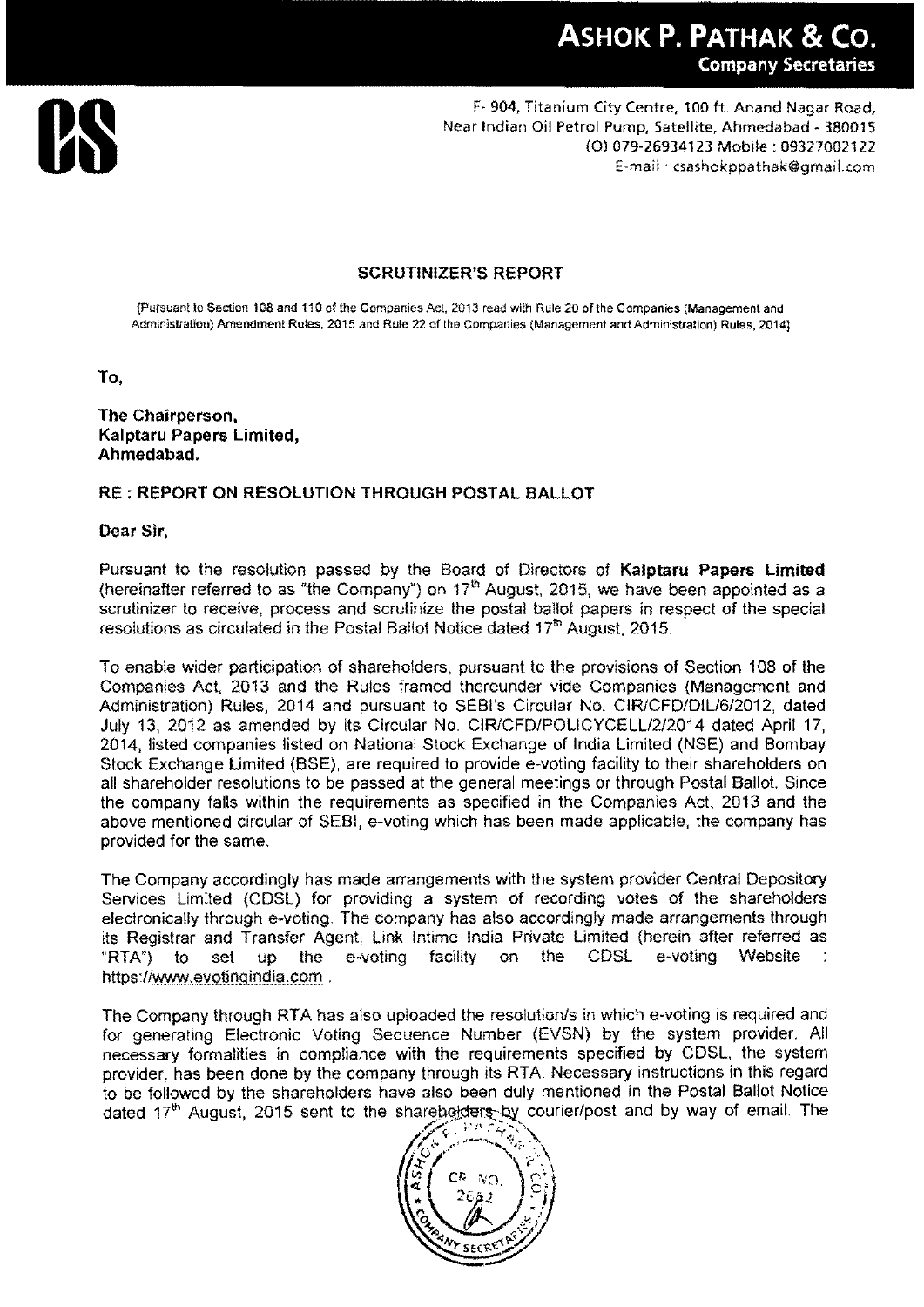# **ASHOK P. PATHAK &CO.**  Company Secretaries



F- 904, Titanium City Centre, 100 ft. Anand Nagar Road,<br>Near Indian Oil Petrol Pump, Satellite, Ahmedabad - 380015<br>(0) 079-26934123 Mobile : 09327002122<br>E-mail : csashokppathak@gmail.com (0) 079-26934123 Mobile: 09327002122 E-mail ·csashokppathak@gmail.com

Register of Members was made up for the purpose of dispatch of postal ballot to the shareholders as of  $27<sup>th</sup>$  August, 2015.

We report that the Postal Ballot Notice dated 17<sup>th</sup> August, 2015, under section 110 of the Companies Act, 2013 read with the Rule 22 of the Companies (Management and Administration), Rules, 2014, were dispatched to all the shareholders by courier/post aggregating to 1412 numbers along with the Self-Addressed prepaid Business Reply Envelope on 04<sup>th</sup> September, 2015. Postal Ballot Notice and Forms were also sent electronically on 02<sup>nd</sup> September, 2015 to all the members whose email IDs are registered with the Company / Depository Participants.

An advertisement in english language was published by the company on 05<sup>th</sup> September, 2015 in "Western Times", English Newspaper and in "Western Times" vernacular newspaper, informing about the completion of dispatch of the Postal Ballot Notices, by courier and by email, to the shareholders along with other related matters mentioned therein.

We report that we have received the Postal Ballot Forms during the period starting from  $4<sup>th</sup>$ September, 2015 till 03<sup>rd</sup> October, 2015. All the Postal Ballot forms together with all the votes cast by e-voting through CDSL received up to 5.00 PM on 03<sup>rd</sup> October, 2015, being the last date fixed by the Company for Receipt of the ballot forms/ e-voting, were considered for our scrutiny.

The Postal Ballot forms received in the name of the Scrutinizer were opened and then taken up for the Scrutiny by us. During the course of scrutiny of Postal Ballot Forms, we have not come across any mutilated Postal Ballot Form.

Since e-voting facility was provided by CDSL, the details of the e-voting exercised by the shareholders received from CDSL and the votes exercised through Postal Ballots, which were duly scrutinized and processed and were duly compiled by us. While the details of the e-voting was provided by the system provider namely CDSL, the compilation of the register, in respect of Postal Ballot number, number of shares held, number of votes exercised, votes in favour, votes against and those votes which were rejected were generated by us, which have been duly scrutinized.

On scrutiny, we report that out of 41 shareholders, 25 shareholders have exercised their votes through e-voting and 16 shareholders have exercised their votes through Postal Ballot Forms, as received.

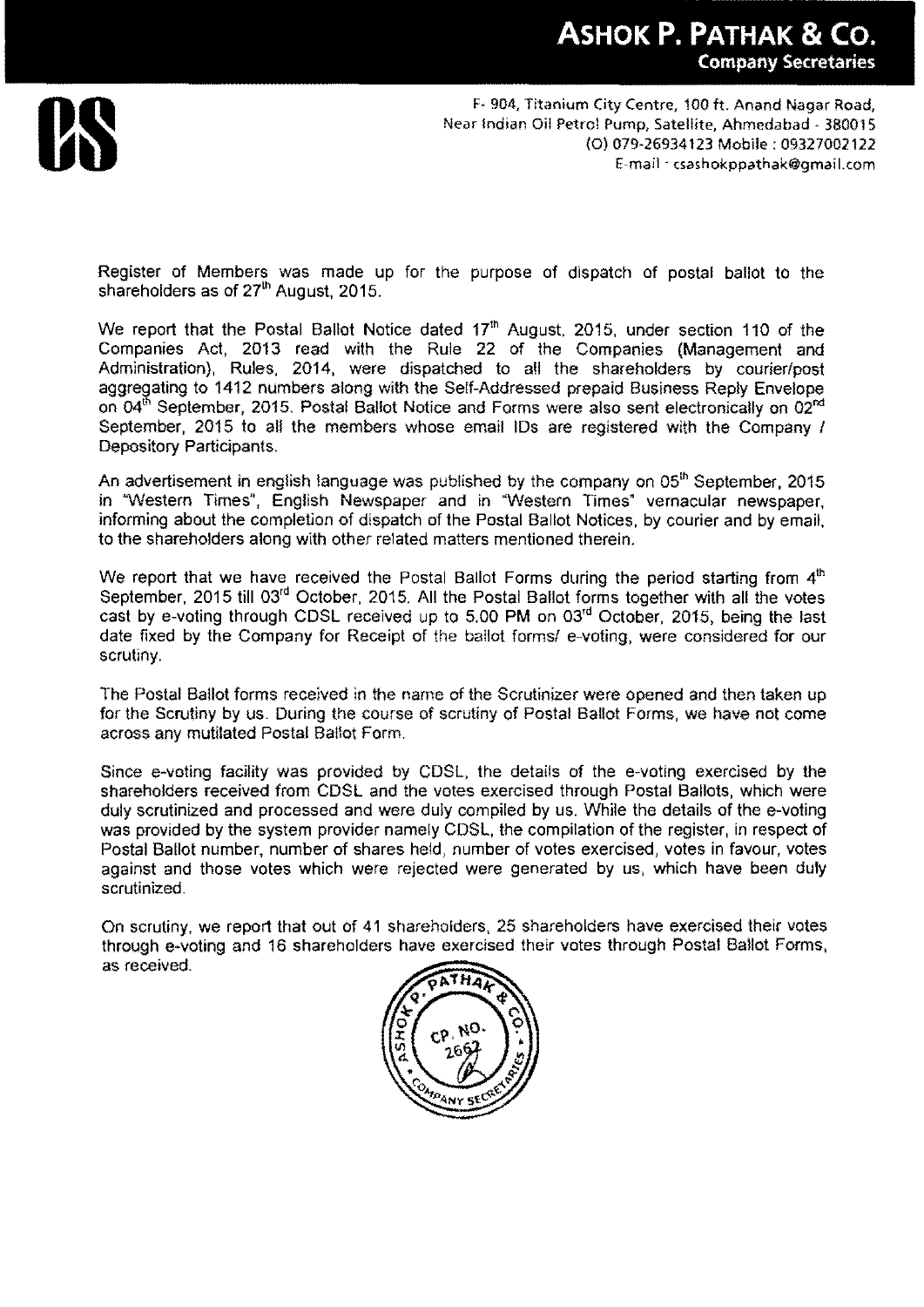

The Details of Polling Results for the resolutions placed for consideration of the Members are given below:

#### **RESOLUTION NO.1 : AUTHORITY TO BOARD TO SELL, LEASE OR OTHERWISE DISPOSE OF THE WHOLE OR SUBSTANTIALLY T HE WHOLE OF THE UNDERTAKINGS OF THE COMPANY UNDER SECTION 1BO(1)(a)**

| Total<br>of<br>No.                                                                                                                             | 41           |                       |                  |
|------------------------------------------------------------------------------------------------------------------------------------------------|--------------|-----------------------|------------------|
| Shareholders                                                                                                                                   |              |                       |                  |
| Total No. of Shares                                                                                                                            | 2768099      |                       |                  |
| Receipt<br>of<br>postal<br><b>Ballot Forms</b>                                                                                                 | 16           |                       |                  |
|                                                                                                                                                |              | Number of Votes/Folio | Number of shares |
| Total<br>votes<br>cast<br>through e- voting                                                                                                    | $\mathsf{A}$ | 25                    | 2730674          |
| Total<br><b>Votes</b><br>cast<br>through Postal Ballot<br>forms received                                                                       | B            | 16                    | 37425            |
| of e-<br>Grand Total<br>voting/Postal<br><b>Ballot</b><br>Form (A+B)                                                                           | $\mathbf C$  | 41                    | 2768099          |
| Invalid<br>Less:<br>$e-$<br>voting/ Postal Ballot<br>Forms*(On account of<br>signature mismatch,<br>for and against both<br>options indicated) | D            | $\overline{c}$        | 1100             |
| e-voting/Postal<br>Net<br><b>Ballot Forms in favour</b><br>or against (C-D)*(iii)                                                              | E            | 39                    | 2766999          |

## **NOTES:**

- i. Invalid Postal Ballot was not taken into account for counting of votes.
- ii. Votes cast in favour or against has been considered on the basis of the number of shares held as on the date reckoned for the purpose of the Postal Ballot or the number of shares mentioned in the Postal ballot whichever is less.
- iii. There are two cases where the shareholder has voted both through Postal Ballot and through e-voting and hence considered as invalid.

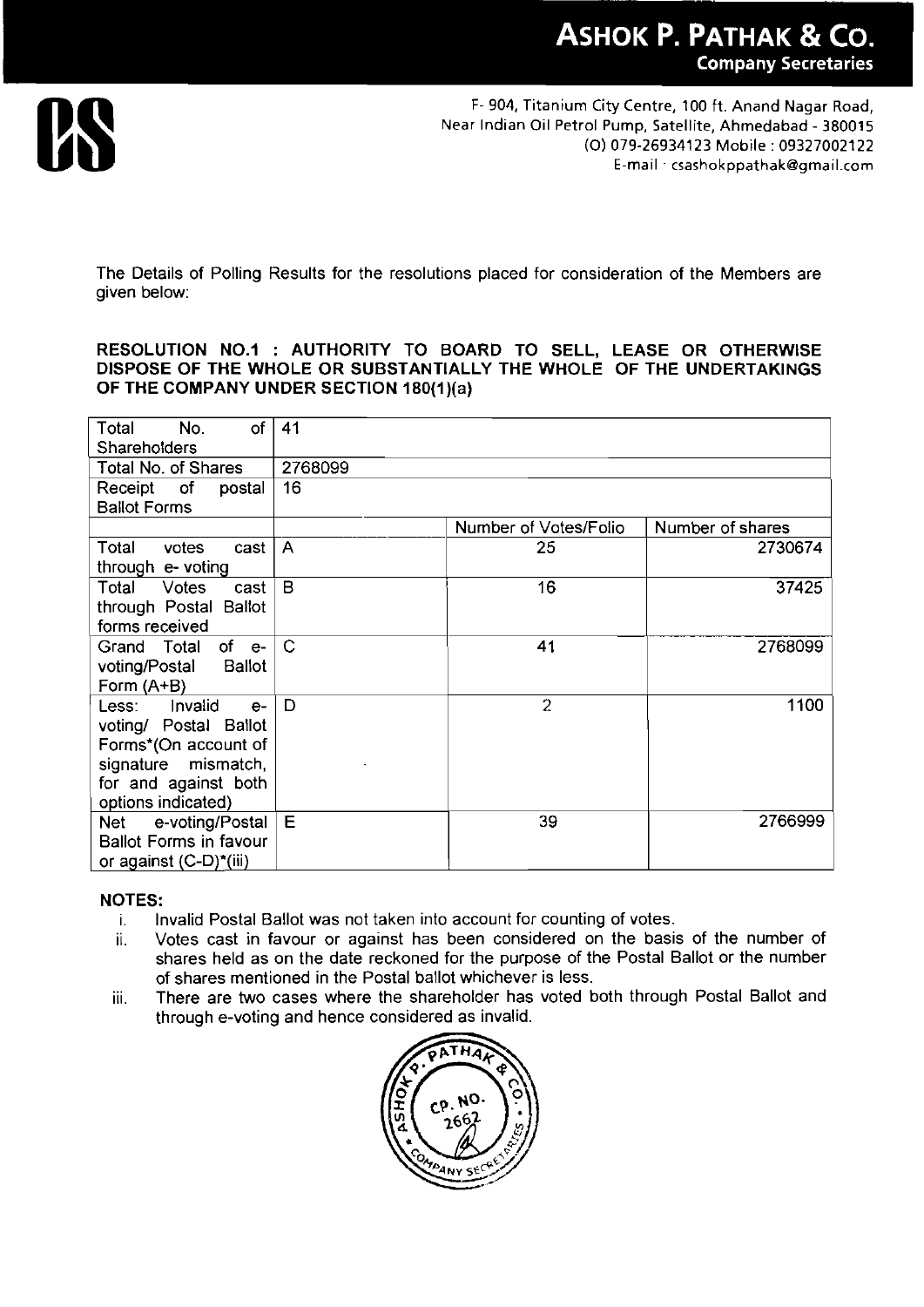

F- 904, Titanium City Centre, 100 ft. Anand Nagar Road, **us** Near Indian Oil Petrol Pump, Satellite, Ahmedabad - <sup>380015</sup> (0) 079-26934123 Mobile: 09327002122 f-mail ' csashokppathak@gmaiLcom

## SUMMARY OF POSTAL BALLOT AND E·VOTING FOR RESOLUTION NO.1

## AUTHORITY TO BOARD TO SELL, LEASE OR OTHERWISE DISPOSE OF THE WHOLE OR SUBSTANTIALLY THE WHOLE OF THE UNDERTAKINGS OF THE COMPANY UNDER SECTION 1S0(1)(a)

| Promoter/<br>Public                  | No. of<br>shares<br>held(1) | No. of<br>votes<br>polled in<br>Favour or<br>Against(2) | $%$ of<br>votes<br>polled on<br>outstandi<br>ng<br>shares<br>$(3)=[(2)/(1)]^*$<br>100 | No. of<br>votes in<br>Favour<br>(4) | No. of<br><b>Votes</b><br>against<br>(5) | % of votes<br>in favour<br>on votes<br>polled<br>$(6)=[(4)/(2)]$ *<br>100 | % of votes<br>against on<br>votes polled<br>$(7)=[(5)/(2)]$ *100 |
|--------------------------------------|-----------------------------|---------------------------------------------------------|---------------------------------------------------------------------------------------|-------------------------------------|------------------------------------------|---------------------------------------------------------------------------|------------------------------------------------------------------|
| Promoter<br>and<br>Promoter<br>group | 2684765                     | 2684765                                                 | 100                                                                                   | 2684765                             | <b>NIL</b>                               | 100                                                                       | <b>NIL</b>                                                       |
| Public<br>institution<br>al holders  | <b>NIL</b>                  | NIL.                                                    | <b>NIL</b>                                                                            | <b>NIL</b>                          | <b>NIL</b>                               | NIL.                                                                      | <b>NIL</b>                                                       |
| Public-<br>others                    | 1783355                     | 82234                                                   | 4.61                                                                                  | 81487                               | 747                                      | 99.09                                                                     | 0.91                                                             |
| Total                                | 4468120                     | 2766999                                                 | 61.93                                                                                 | 2766252                             | 747                                      | 99.97                                                                     | 0.03                                                             |

Percentage of Votes cast in favour: 99.97% Percentage of votes cast against: 0.03%

## RESULT:

Since, the number of votes cast in favour of the resolution is 99.97%, we report that the Special Resolution under Section 180(1)(a) of the Companies Act, 2013, as set out in the Notice of postal ballot dated 17<sup>th</sup> August, 2015 has been passed by the shareholders with the requisite majority. The resolution is deemed to be passed as on the date of the announcement of the result.